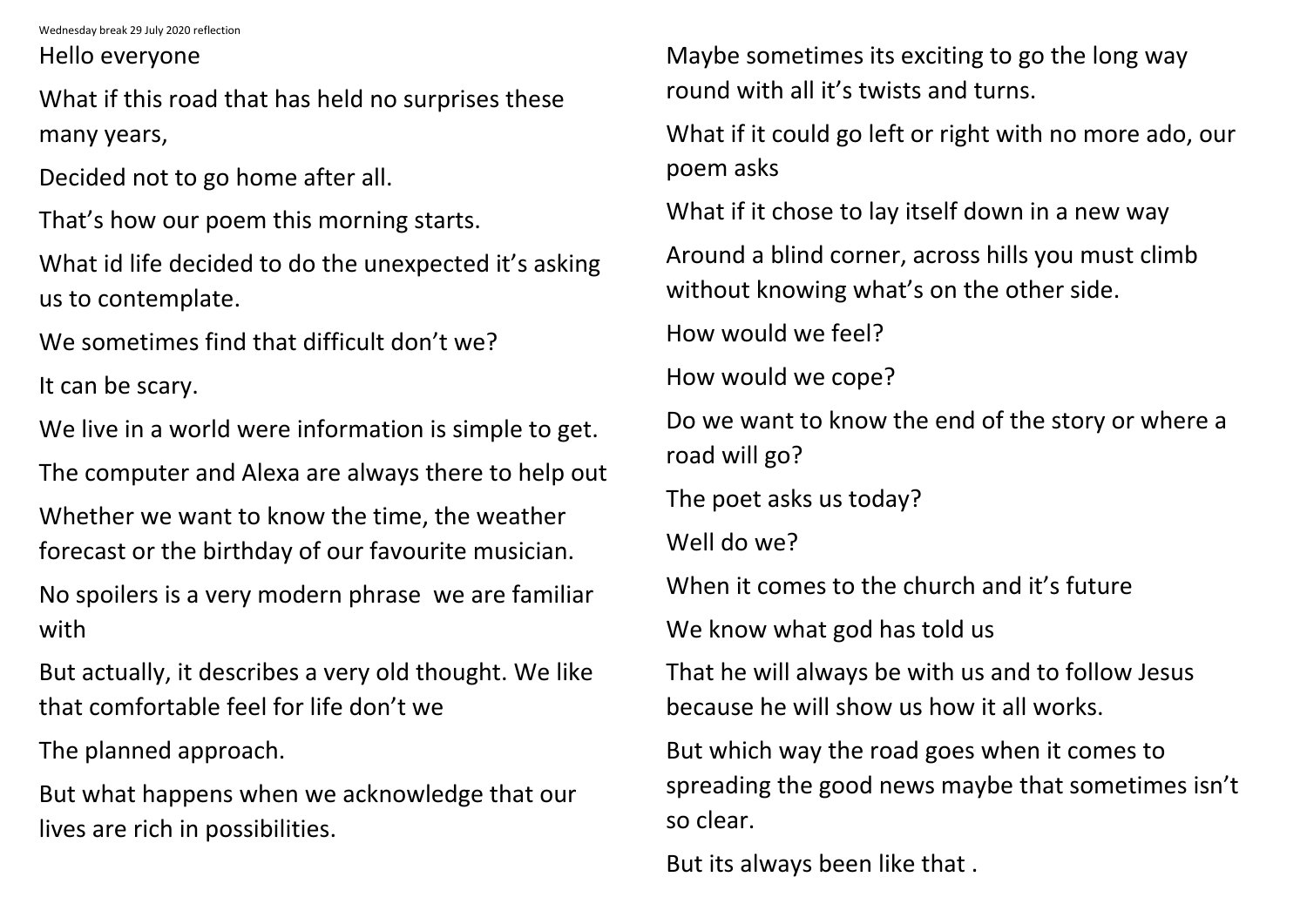Wednesday break 29 July 2020 reflection

Luke writes his account of the spread of the early church in the acts of the apostles. They know the end of the story.

They are charged by Jesus to spread the good news from Jerusalem out through Samaria to the ends of the earth. We who come after those first followers of Jesus are charged with the same story. The same ending.

But spreading the good news turns out fro the early church to be not so straightforward.

Luke does put it all into a neat linear story, but there are hints throughout that it wasn't as straight forward as it seems.

You will receive the holy spirit Jesu says then I want you to to be my witnesses in Jerusalem in all Judea and Samaria and to the ends of the earth.

And the first seven chapters of the second book Luke writes, the focus is on Jerusalem. The disciples pool their resources at the start, live communally, meeting in houses and in the temple. The church leaders preach, perform miracles and are persecuted to some extent by the Jerusalem authorities.

That persecution comes to a head when a young Greek speaking Jew called Stephen provokes the crowds and the authorities when is preaching seems to undermine the law of Moses and even attack the temple system. As a consequence, he is stoned and killed.

The followers apart from the Apostles then find themselves surprisingly having to leave Jerusalem. They are scattered throughout the countryside of Judea and Samaria.. They travelled around preaching the word.

The next few chapters describe the spread of Christianity through Samaria, an Ethiopian is converted by Philip. Has a conversion experience on the road to who becomes Paul. We read of the activities of Peter, the conversion of Cornelius and his household and the acceptance of gentiles by the church back in Jerusalem. Then Peter seems to disappear from the account Luke has given to us and Paul and his colleagues take centre stage. Luke writes about their adventures around various cities. Yet next week when we look at Paul's letters, a slightly different slant on what happens emerges.